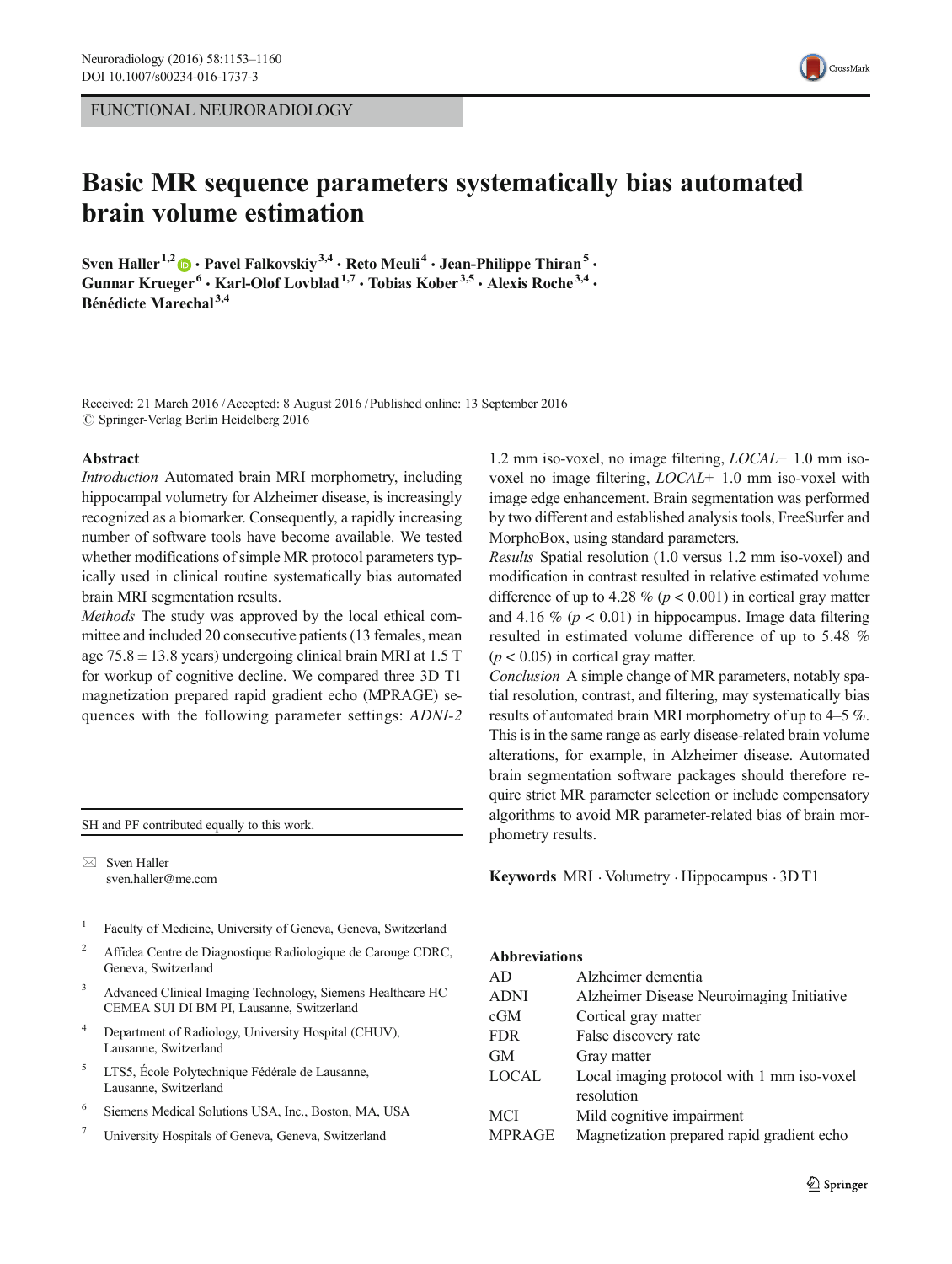| <b>MRI</b> | Magnetic resonance imaging |
|------------|----------------------------|
| <b>TIV</b> | Total intracranial volume  |

## Introduction

Automated volumetry of brain magnetic resonance imaging (MRI) data is progressively recognized and used as biomarker for early detection and diagnosis. The currently best established example is hippocampal volumetry in mild cognitive impairment (MCI) and Alzheimer dementia (AD), which has become part of the latest generation of diagnosis recommendations from the National Institute on Aging and the Alzheimer's Association workgroup [\[1](#page-6-0), [2](#page-6-0)]. Consequently, an increasing number of brain MRI segmentation tools are available. Most of the established tools which have been available for many years, including SPM ([www.fil.ion.ucl.ac.](http://www.fil.ion.ucl.ac.uk/spm/software/spm12) [uk/spm/software/spm12](http://www.fil.ion.ucl.ac.uk/spm/software/spm12)) and FreeSurfer [\(freesurfer.net](http://freesurfer.net)), are clearly targeted for an academic setting and are usually used for group studies, comparing a group of patients versus a group of controls, typically acquired on the same MRI scanner. More recently, several cloud-based analysis tools became available, e.g., VolBrain ([http://volbrain.upv.es](http://volbrain.upv.es/)), appMRI Hippocampus Volume Analyzer ([www.mcmri.](http://www.mcmri.com) [com](http://www.mcmri.com)), Biometrica AD ([www.jung-diagnostics.de\)](http://www.jung-diagnostics.de/), Neuroreader ([www.brainreader.net\)](http://www.brainreader.net), and NeuroQuant [\(www.](http://www.cortechslabs.com/neuroquant) [cortechslabs.com/neuroquant](http://www.cortechslabs.com/neuroquant)). These tools represent a fundamental paradigm shift, as now a radiologist can easily upload the 3D T1-weighted dataset of a given patient acquired on the local MRI machine, which is then compared to the reference database in the software tool. This raises the question whether differences in basic MR sequence parameters may systematically bias the automated volume estimation.

To address this question, the current investigation directly compares 3D T1 magnetization prepared rapid gradient echo (MPRAGE) protocols with different parameters acquired during the same imaging session for workup of cognitive decline.

The Alzheimer's Disease Neuroimaging Initiative (ADNI) [\[3](#page-6-0)] defined MR imaging standards [\[4](#page-6-0)] [\(http://adni.loni.usc.](http://adni.loni.usc.edu/methods/documents/mri-protocols) [edu/methods/documents/mri-protocols](http://adni.loni.usc.edu/methods/documents/mri-protocols)) that include a highresolution MPRAGE sequence with high signal-to-noise ratio (SNR) and gray/white contrast-to-noise ratio; notably, this definition dates back several years [\[5](#page-6-0)]. As most analysis tools use the ADNI dataset as reference database, this type of image quality is intrinsically implied in most of these tools. In contrast, many radiologists using current-generation MRI systems prefer higher spatial resolution of 1.0 mm iso-voxel or even higher. We therefore directly compared these two different spatial resolutions.

Another parameter that may change the image contrast is the presence or absence of an image edge enhancement filter, which results in a subjective difference in the MR image perception. The use of this filter is variable and depends on the preference of the radiologist; we therefore assessed whether this image filter may bias automated brain volumetry.

To ascertain that the results are not the effect of a given single software analysis package, we analyzed all data with two different software packages to confirm the generalizability of our observations.

## Material and methods

The study was approved by the local ethical committee and included 20 consecutive patients (13 females, mean age  $75.8 \pm 13.8$  years) undergoing brain MRI for workup of cognitive decline. We explicitly chose a group of elderly individuals undergoing MRI workup of cognitive decline rather than a group of young healthy volunteers to assess the effect of MR sequence parameters on automated volume estimation in a real-world scenario.

## MR imaging

MR imaging was performed on a whole-body 1.5 T clinical MR scanner (MAGNETOM Aera, Siemens Healthcare, Erlangen, Germany) using a 20-channel head/neck coil. Three different 3D T1-weighted sagittal volumes were obtained using the MPRAGE pulse sequences (see Fig. [1](#page-2-0)) using the imaging parameter settings described in Table [1.](#page-2-0) All patients were scanned with ADNI-2 and LOCAL+ protocols. In order to study the effect of edge enhancement filter, unfiltered images were saved additionally to filtered ones for a subset of nine patients and are referred to as LOCAL− protocol. All MPRAGE scans underwent an automated quality assessment which is capable of detecting image degradation from bulk motion, blurring, and ghosting [[6\]](#page-7-0). Based on the resulting quality indices, we excluded three patients. Overall, removing image volumes with low image quality resulted in a dataset of 17 patients with ADNI-2 and LOCAL+ protocols and 7 patients with LOCAL+ and LOCAL− protocols.

Additional MR sequences including axial T2, T2\*, coronal FLAIR, and diffusion tensor imaging (DTI) were acquired during the clinical workup and analyzed to exclude spaceoccupying lesions such as meningioma, subdural hematomas, acute ischemia (DTI-derived b1000 trace and ADC), or other significant brain pathology.

### Data analysis

The data from the three protocol variants was processed both with the in-house-developed automated segmentation framework MorphoBox [\[7](#page-7-0), [8\]](#page-7-0) and the FreeSurfer [\[9](#page-7-0)] software package (version 5.3.0) to compute volumes of the following brain tissues and structures: total intracranial volume (TIV), gray matter (GM), cortical gray matter (cGM), white matter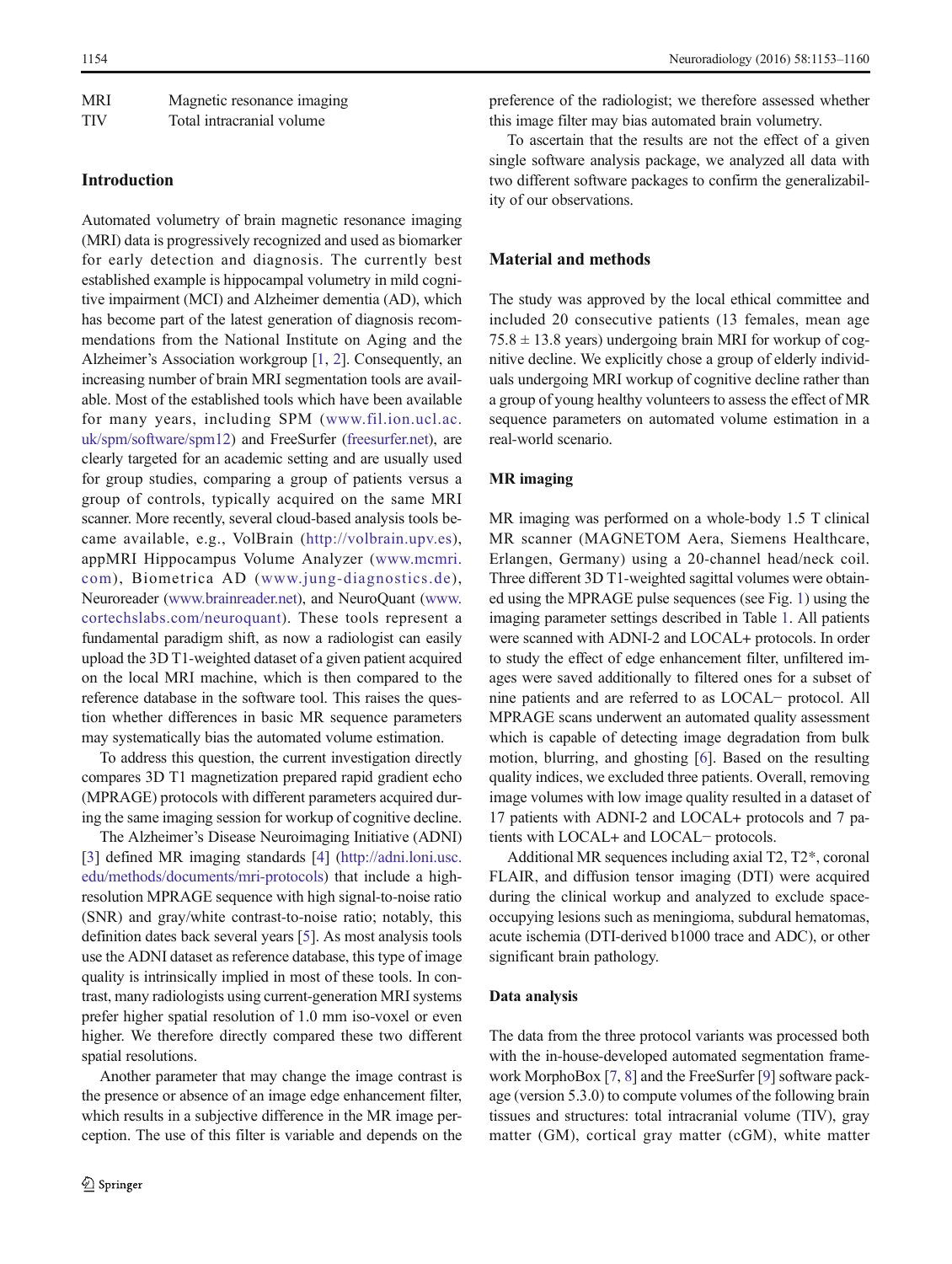<span id="page-2-0"></span>Fig. 1 Example of the three different parameter settings for the MPRAGE sequences in coronal, axial, and sagittal slices



(WM), hippocampus, ventricles, and cerebellum. Both packages were run on a 2.66 GHz Intel Xeon SixCore X5650 64bits Linux (Ubuntu 14.04.3 LTS) machine with 48 GB DDR3.

It is important to note that both MorphoBox and FreeSurfer segmentation tools were used with the default parameter settings, and no manual editing was applied at any stage of the segmentation process. An experienced observer visually inspected all segmentation results for gross segmentation errors.

## Statistical analysis

The resulting estimated volumes per region were analyzed with the R software package (version 3.1.1).

In order to assess the presence of a potential systematic bias in the volumetric results, relative volume differences (RVDs) between the reference protocol  $(V_r)$  and each variant  $(V_v)$  were computed for each structure as

$$
RVD(V_rV_v) = 200 \frac{V_v - V_r}{V_R + V_v},
$$

where  $RVD(V_r V_v)$  is in the range [−200, 200 %].

ADNI-2 and LOCAL+ protocols were used as the reference protocol  $(V_r)$  in all subsequent analysis. Relative volume differences were averaged across the subjects. The statistical significance of the difference from the zero median in relative volumetric differences was tested using the Wilcoxon signedrank test, as the differences were not expected to be normally

Table 1 Overview of the essential parameters of the three different MPRAGE protocols

|                         | ADNI-2                        | $LOCAL-$                    | $LOCAL+$                    |  |
|-------------------------|-------------------------------|-----------------------------|-----------------------------|--|
| Voxel size $(mm3)$      | $1.25 \times 1.25 \times 1.2$ | $0.97 \times 0.97 \times 1$ | $0.97 \times 0.97 \times 1$ |  |
| TR (ms)                 | 2400                          | 2200                        | 2200                        |  |
| $TI$ (ms)               | 1000                          | 900                         | 900                         |  |
| Bandwidth (Hz/px)       | 180                           | 150                         | 150                         |  |
| FOV read/phase (mm)     | 240/240                       | 250/240                     | 250/240                     |  |
| Edge enhancement filter | $\Omega$                      | Off                         | On                          |  |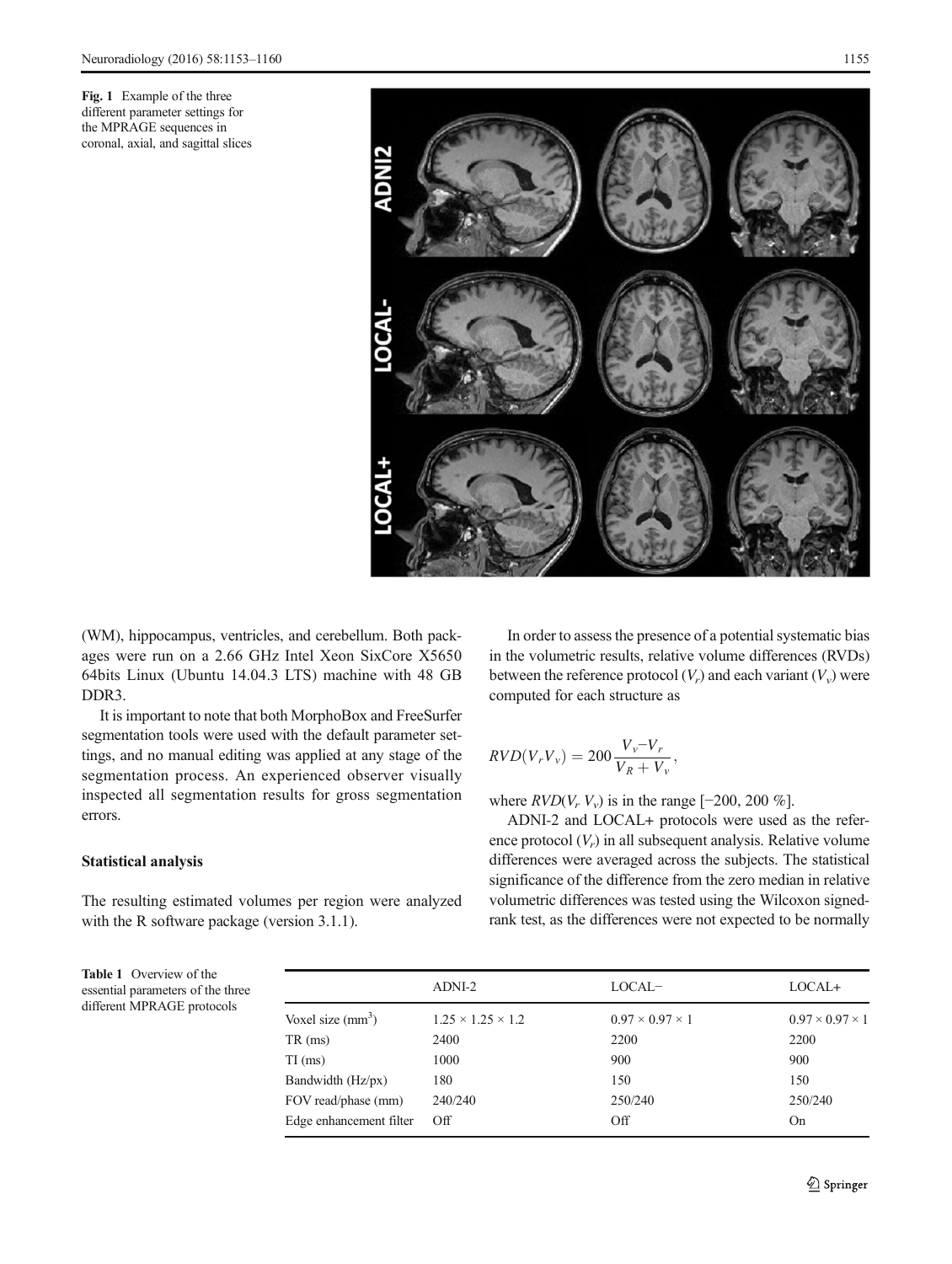distributed. False discovery rate (FDR) correction was used to correct for multiple comparisons [[10](#page-7-0)].

It has been shown that the variance of volume differences does not significantly change across different systems (different field strength, different vendors), but systematic offsets in volumes may be present [[11\]](#page-7-0). Therefore, to compare our results to previously reported scan-rescan reproducibility studies [\[11](#page-7-0)–[17](#page-7-0)], absolute relative volume differences (ARVDs) between the reference protocol  $(V_r)$  and each variant  $(V_v)$  were recomputed for each structure as

$$
ARVD(V_rV_v) = 200 \left| \frac{V_v - V_r}{V_r + V_v} \right|,
$$

where  $ARVD(V_r V_v)$  is in the range [0, 200 %].

ADNI-2 and LOCAL+ protocols were used as the reference protocol  $(V_r)$  in all subsequent analysis. Absolute relative volume differences were averaged across the subjects.

Note that the RVDs correspond to systematic offsets in segmentation results and ARVDs represent the magnitude of errors.

## Results

#### Effect of spatial resolution—1.2 versus 1.0 mm/contrast

The comparison of ADNI-2 versus LOCAL+ protocols with the FreeSurfer segmentation tool revealed significant changes in TIV, GM, WM, cGM, ventricles, and hippocampus volumes (see Fig. [3a](#page-4-0)), even though they were barely visible upon visual inspection (see Fig. 2). The respective median RVDs were 2.34 % ( $p < 0.01$ ), 3.11 % ( $p < 0.001$ ), -2.62 %  $(p < 0.01)$ , 4.28 %  $(p < 0.001)$ , 2.04 %  $(p < 0.001)$ , and

Fig. 2 Example of coronal TIV extraction and segmentation obtained with FreeSurfer and MorphoBox for the three MPRAGE parameter settings

 $-4.16\%$  ( $p < 0.01$ ). For hippocampus volumes, the median ARVD was  $4.16 \pm 6.48$  %.

Segmentation results obtained with the MorphoBox segmentation tool revealed significant changes in TIV, WM, ventricles, and hippocampus volumes (see Fig. [3b](#page-4-0)). The respective median RVDs were 1.77 % ( $p < 0.001$ ), 2.00 % ( $p < 0.05$ ),  $-0.97\%$  ( $p < 0.05$ ), and 3.33 % ( $p < 0.05$ ). For hippocampus volumes, the median ARVD was  $3.39 \pm 3.41$  %.

## Effect of image filtering

The comparison of LOCAL− versus LOCAL+ protocols with the FreeSurfer segmentation software revealed a significant change in TIV, GM, WM, cGM, and ventricle volumes. The respective RVDs were 0.12 % ( $p < 0.05$ ), 1.22 % ( $p < 0.05$ ),  $-1.72\%$  (p < 0.05), 1.25 % (p < 0.05), and  $-0.52\%$  (p < 0.05). The, median ARVD of the hippocampus volumes was  $1.53 \pm 9.05 \%$  (see Fig. [4](#page-5-0)a).

If the MorphoBox segmentation tool is used, there are significant changes in TIV, GM, WM, and cGM volumes. The respective RVDs were −0.27 % (p < 0.05), 5.40 % (p < 0.05),  $-3.24\%$  (p < 0.05), and 5.48 % (p < 0.05). The median ARVD of the hippocampus volumes was  $3.39 \pm 3.31$  % (see Fig. [4b](#page-5-0)).

# **Discussion**

Basic MR sequence and image reconstruction parameters significantly modify automated brain volume estimation of up to 4.3 % in cortical gray matter and 4.2 % in hippocampus related to spatial resolution and contrast and up to 5.5 % in cortical gray matter related to image filtering. Equivalent results were obtained for two different software packages, indicating that this is not an effect of the post-processing tool. The majority of

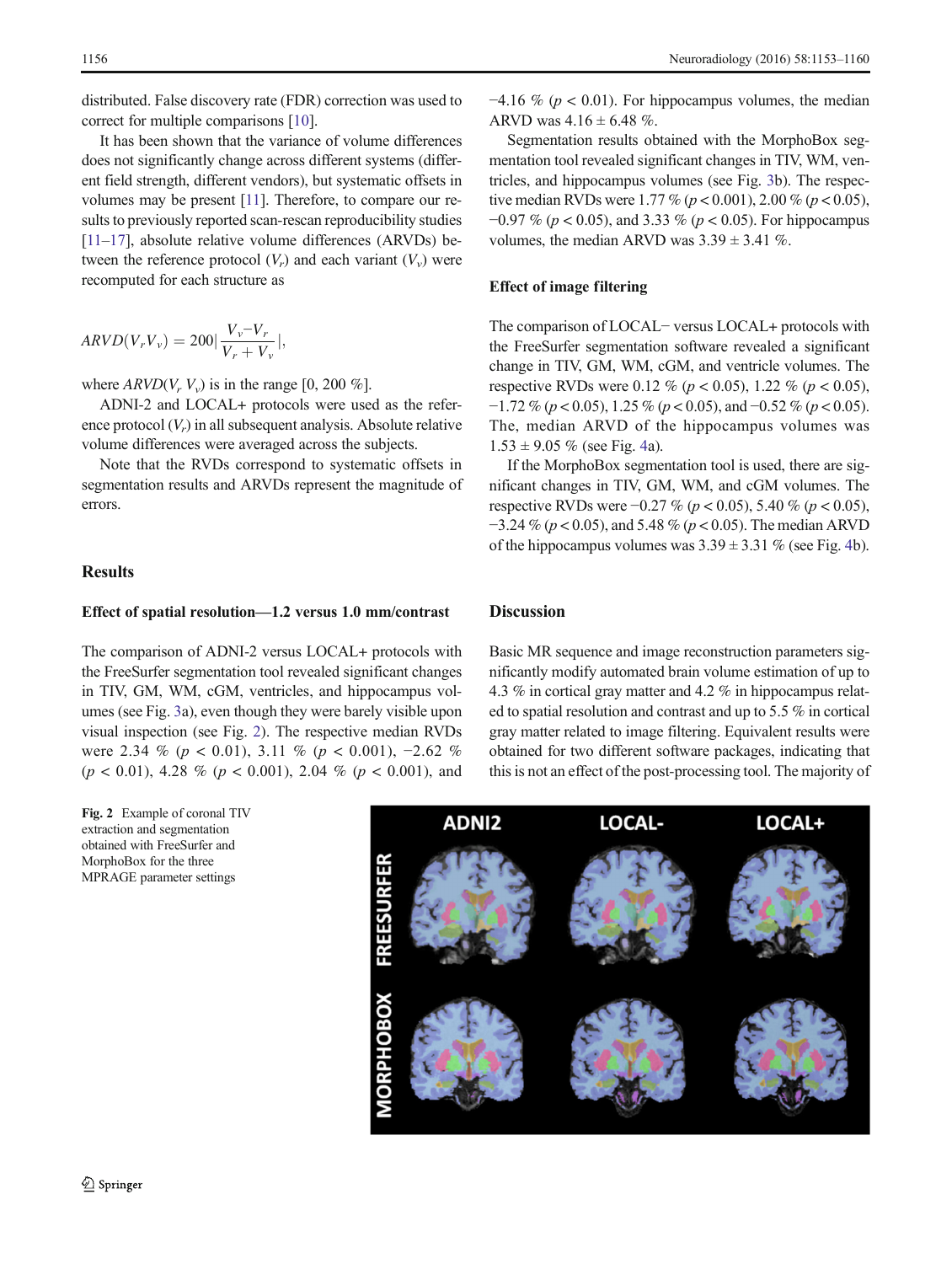<span id="page-4-0"></span>

Fig. 3 Variability of the brain segmentation results for the effect of spatial resolution (1.2 versus 1 mm) and contrast by the comparison of ADNI-2 versus LOCAL+. Relative (left column) and absolute (right column) relative volume differences are presented as *boxplots* with median, interquartile range for Freesurfer (upper row) and MorphoBox (lower row). Whiskers extend to 1.5 times the interquartile range, and values

beyond are indicated by dots. Note that the relative volume differences correspond to fixed offsets in segmentation results and do not represent scan-rescan variability of each protocol. TIV total intracranial volume, GM total gray matter, WM white matter, Cortical GM only cortical gray matter.  $*_{p}$  < 0.05,  $*_{p}$  < 0.01,  $*_{p}$  < 0.001; corrected for multiple comparisons

the currently available automated brain MR volumetry tools use the ADNI/ADNI-2 dataset as reference database, which consists of a 1.2 mm iso-voxel 3D T1w sequence with very strict parameters, but accept a wide range of parameter settings for the input dataset. The results of the current investigation imply that these tools should either restrict the input data to the same strict MR parameters or include compensation mechanisms [\[18](#page-7-0)] to exclude systematic bias in automated volume estimation related to different MR sequence parameters.

It is interesting to relate the size of the observed systematic bias to biological hippocampal volume differences, as hippocampal volumetry is an established biomarker for MCI and AD patients [[1,](#page-6-0) [2\]](#page-6-0). There, two parameters are of particular interest: the absolute hippocampal volume and the rate of brain atrophy over time.

An instructive frame of reference for absolute hippocampal volume differences is provided by the study of Franko et al. which is based on the ADNI dataset [[19](#page-7-0)]. As illustrated in Table [2,](#page-5-0) the hippocampal volumes range

between 1800 μl (AD patients) and 2400 μl (healthy controls). For the most important difference in the context of early diagnosis, notably MCI versus controls, the volume difference is on average −5.5 % (left) and −9.2 % (right). The variability introduced by varying MR sequence and reconstruction parameters is up to 4.2 % in the current investigation. It therefore represents a substantial and relevant misestimation. Note, however, that the interindividual variation in the absolute hippocampal volume is in the range of 20 % for each group, which clearly exceeds the average difference between groups. As a consequence, the absolute hippocampal volume provides significant differences between controls, MCI, and AD at the group level, yet the diagnosis at the individual level is impaired by this substantial inter-individual variability.

Due to this high inter-individual variability in the hippocampal volume, the intra-individual rate of hippocampal volume loss over time has attracted growing interest, as this approach avoids the inter-individual variability and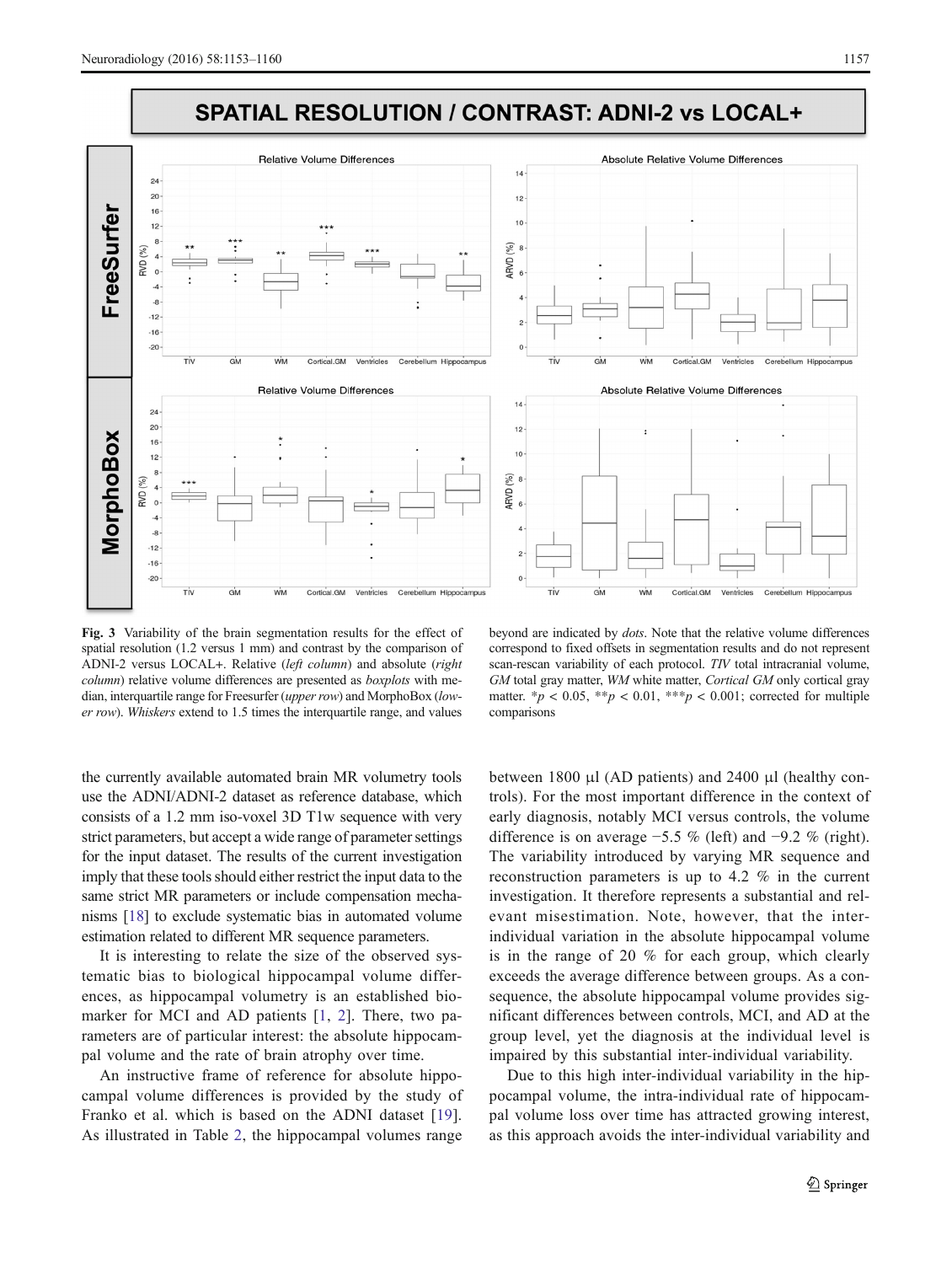<span id="page-5-0"></span>

Fig. 4 Variability of the brain segmentation results for the effect of image filtering (present versus absent filter) by the comparison of LOCAL− versus LOCAL+. TIV total intracranial volume, GM total gray matter,

WM white matter, Cortical GM only cortical gray matter.  $* p < 0.05$ , \*\*p < 0.01, \*\*\*p < 0.001; corrected for multiple comparisons

estimates an intra-individual measure. A recent metaanalysis by Frisoni et al. includes nine investigations addressing the rate of hippocampal atrophy in a total of 645 AD patients and 348 controls [[20](#page-7-0)]. The average rate of atrophy per year was 2.9–5.6 %, mean 4.25 % in AD, and 0.3–2–2 %, mean 1.25 % in controls, which results in a difference of on average 3 % atrophy per year between

AD versus controls. This means that the methodological variability should be less than 1.5 % if baseline and follow-up investigations are done with an interval of 1 year.

In summary, these observations imply that the methodological variability of the brain MR volumetry should be below 1.5 % for the example of neurodegenerative

Table 2 Summary of hippocampal volume (in μl) for controls, MCI, and AD patients, separated for right and left hemisphere

| Group       | Side         | Volume<br>$(\mu l)$ | $SD(\mu l)$ |          | Comparison |            | Estimated volume<br>difference |
|-------------|--------------|---------------------|-------------|----------|------------|------------|--------------------------------|
|             |              |                     |             |          | Group      | Group<br>2 | $(\%) \frac{V_1 - V_2}{V_1}$   |
| Control     | R            | 2402                | 476         | $19.8\%$ | <b>MCI</b> | Control    | $-9.2$                         |
| $(n = 85)$  | L            | 2059                | 404         | 19.6 $%$ | <b>MCI</b> | Control    | $-5.5$                         |
| <b>MCI</b>  | R            | 2181                | 468         | 21.5%    | AD         | Control    | $-11.4$                        |
| $(n = 102)$ | $\mathbf{L}$ | 1946                | 431         | 22.1%    | AD         | Control    | $-12.3$                        |
| AD          | R            | 2129                | 446         | 20.9%    | AD         | MCI        | $-2.4$                         |
| $(n = 90)$  | $\mathbf{L}$ | 1805                | 397         | 22.0%    | AD         | MCI        | $-7.2$                         |

Mean volume, standard deviation, variability, and comparison between groups. Adapted from [[19\]](#page-7-0)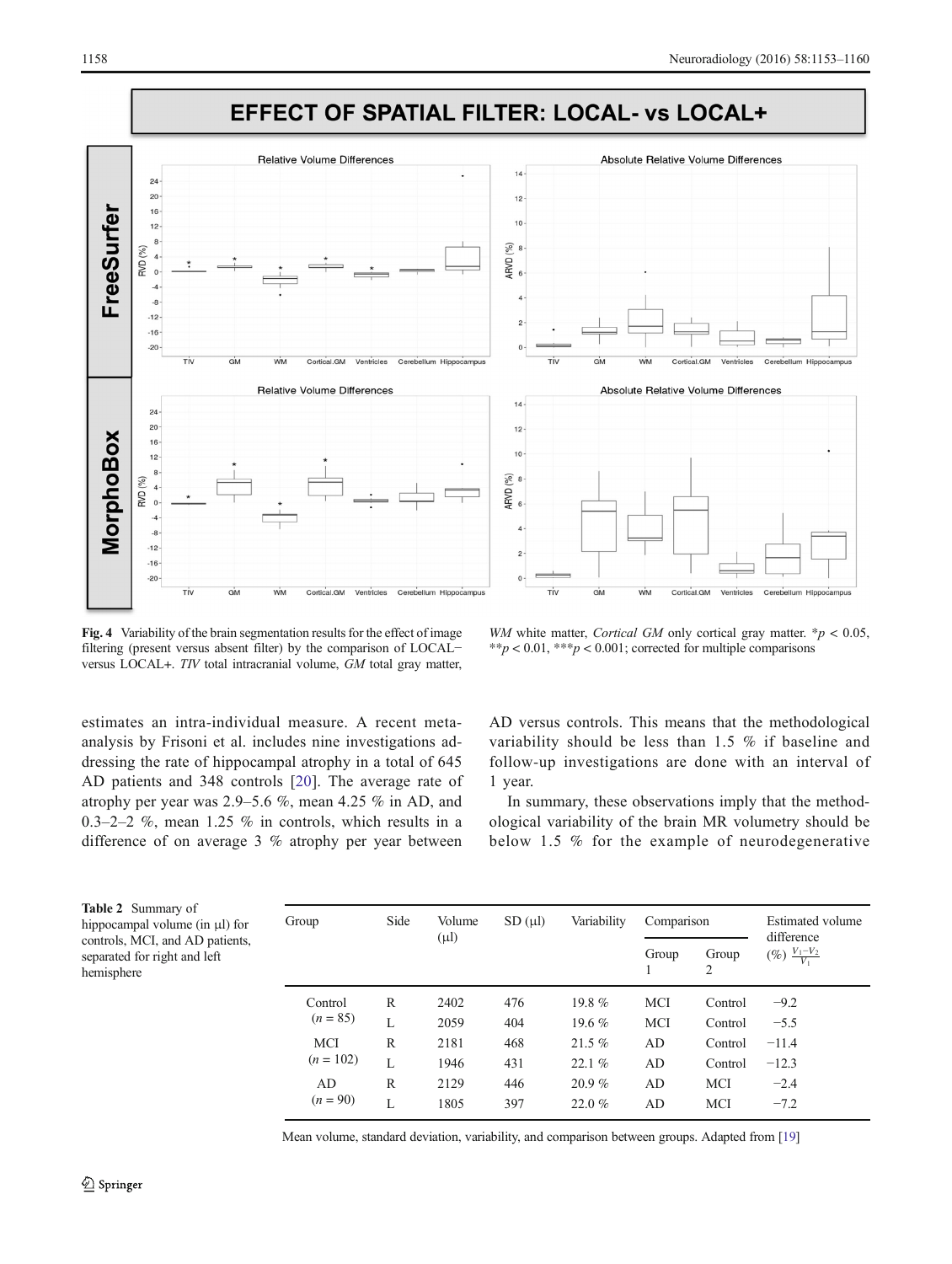<span id="page-6-0"></span>diseases notably MCI and AD. The variability of MR sequence and image reconstruction is however in the range of 4–5 %. This, in turn, implies that if brain MR volumetry results should be comparable between sites, the software analysis tools should either include compensation mechanisms to balance for MR parameter-related effects (which is however not trivial) or require strict MR protocols in order to obtain reliable and comparable brain volume estimations useful in particular for early diagnosis of neurodegenerative diseases. As we obtained equivalent results for two different software analysis tools, we assume that the observed results can also be generalized to other software post-processing tools. The currently most widely used application of automatic brain MRI morphometry is for early detection of AD, and we therefore conducted the study in the context of imaging workup of cognitive decline. In this context, hippocampal volumetry is of particular interest, as discussed above. However, we assume that automatic volumetry will have increasing importance in the future also for other diseases, such as frontal dementia, epilepsy, movement disorder, and psychiatric diseases. The different diseases will have different key regions, e.g., frontal regions for frontal dementia. Nevertheless, the fundamental concern of MR parameterrelated bias of automatic brain volume estimation remains valid for these other domains.

The current study specifically assessed the variability of automatic segmentation related to modifications in MR parameters within the same session. Other related investigations assessed systematic bias in brain segmentation related to different MR systems [[11](#page-7-0)–[13\]](#page-7-0), retest reliability of repeated segmentation [[21](#page-7-0)], effects related to software version and operation system [\[22](#page-7-0)] as well as retest reliability of the same MR parameters [[23\]](#page-7-0). Taken together, these results imply that a reliable automatic volumetry is possible only if all steps of the processing are strictly standardized, including patient positioning, MR parameters, data processing, and software version.

# Limitations

One limitation of the current investigation is the small sample size. On the other hand, the presence of a significant and systematic bias relating to the sequence parameters despite the relatively small sample size implies the significant and reproducible effect of MR sequence and image reconstruction parameters on automated volume estimation. Moreover, we used two different software packages and found similar systematic effects for both software packages, again highlighting the systematic effect of MR sequence parameters on automated volume estimation. Another limitation is that we only tested two sequence/reconstruction parameters, notably spatial resolution and image filtering, which are very commonly different between different MR sites. We assume that multiple other MR sequence parameters also influence the automated segmentation, yet this remains to be clarified in future studies.

# **Conclusions**

MR sequence parameters systematically bias automated volume segmentation results. To avoid systematic bias in particular with respect to early diagnosis of neurodegenerative diseases, we suggest that strict MR sequence and image reconstruction parameters should be respected for automated brain MR segmentation tools.

Compliance with ethical standards We declare that all human and animal studies have been approved by the Geneva University Ethics Committee and have therefore been performed in accordance with the ethical standards laid down in the 1964 Declaration of Helsinki and its later amendments. We declare that the ethics committee waived individual patient consent.

Conflict of interest TK, BM, GK, and AR are full-time or part-time employees of Siemens Healthcare AG.

## References

- 1. Albert MS, DeKosky ST, Dickson D, Dubois B, Feldman HH, Fox NC, Gamst A, Holtzman DM, Jagust WJ, Petersen RC, Snyder PJ, Carrillo MC, Thies B, Phelps CH (2011) The diagnosis of mild cognitive impairment due to Alzheimer's disease: recommendations from the National Institute on Aging-Alzheimer's association workgroups on diagnostic guidelines for Alzheimer's disease. Alzheimers Dement 7(3):270–279
- 2. McKhann GM, Knopman DS, Chertkow H, Hyman BT, Jack CR, Kawas CH, Klunk WE, Koroshetz WJ, Manly JJ, Mayeux R, Mohs RC, Morris JC, Rossor MN, Scheltens P, Carrillo MC, Thies B, Weintraub S, Phelps CH (2011) The diagnosis of dementia due to Alzheimer's disease: recommendations from the National Institute on Aging-Alzheimer's association workgroups on diagnostic guidelines for Alzheimer's disease. Alzheimers Dement 7(3):263– 269
- 3. Mueller SG, Weiner MW, Thal LJ, Petersen RC, Jack CR, Jagust W, Trojanowski JQ, Toga AW, Beckett L (2005) Ways toward an early diagnosis in Alzheimer's disease: the Alzheimer's Disease Neuroimaging Initiative (ADNI). Alzheimers Dement 1(1):55–66
- 4. Jack CR, Bernstein MA, Fox NC, Thompson P, Alexander G, Harvey D, Borowski B, Britson PJ, Whitwell LJ, Ward C, Dale AM, Felmlee JP, Gunter JL, Hill DL, Killiany R, Schuff N, Fox-Bosetti S, Lin C, Studholme C, DeCarli CS, Krueger G, Ward HA, Metzger GJ, Scott KT, Mallozzi R, Blezek D, Levy J, Debbins JP, Fleisher AS, Albert M, Green R, Bartzokis G, Glover G, Mugler J, Weiner MW (2008) The Alzheimer's Disease Neuroimaging Initiative (ADNI): MRI methods. J Magn Reson Imaging 27(4):685–691
- 5. Jack CR, Bernstein MA, Borowski BJ, Gunter JL, Fox NC, Thompson PM, Schuff N, Krueger G, Killiany RJ, DeCarli CS, Dale AM, Carmichael OW, Tosun D, Weiner MW, Alzheimer's Disease Neuroimaging Initiative (2010) Update on the Magnetic Resonance Imaging core of the Alzheimer's Disease